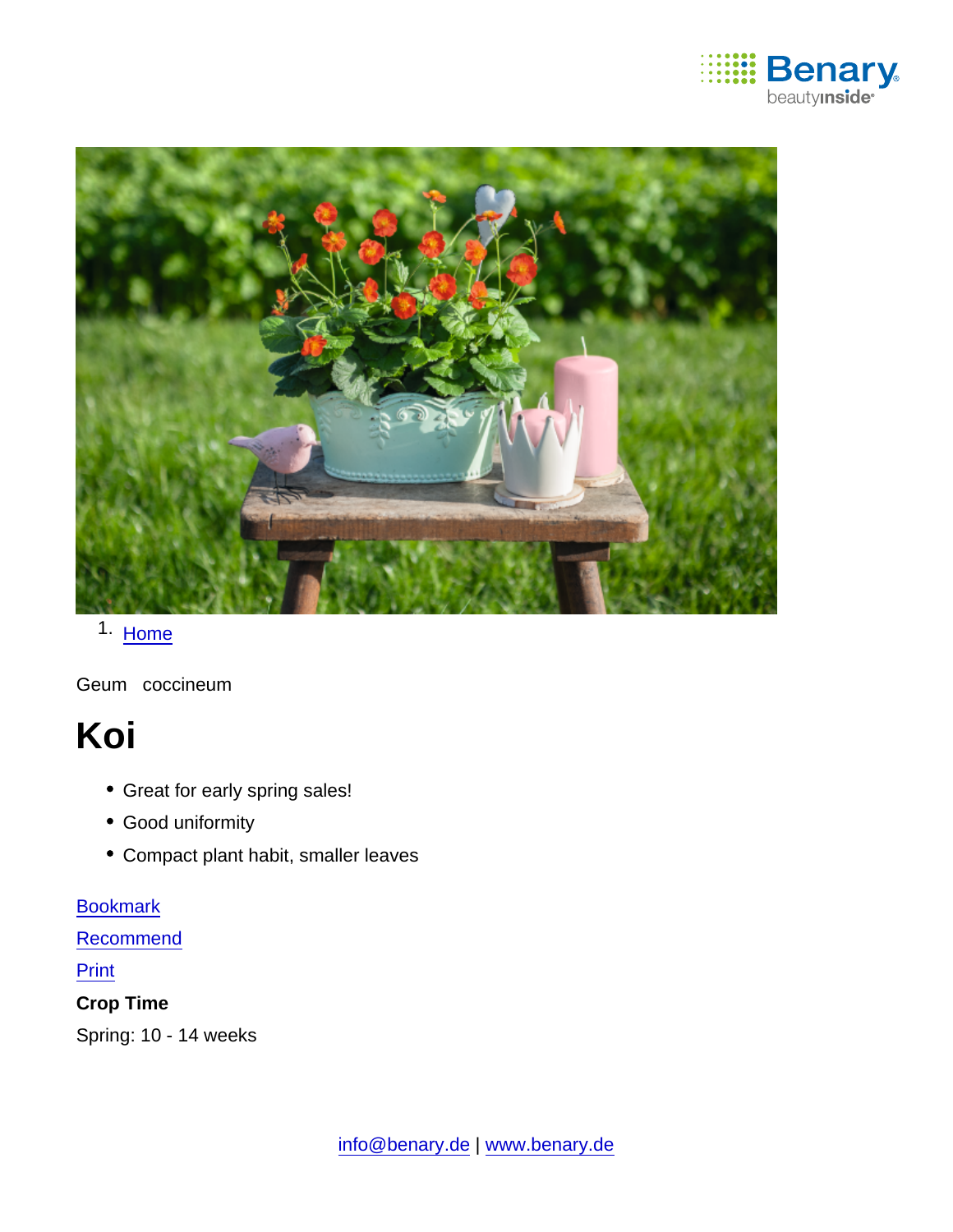

**Height** 

8 ? / 20 cm

Exposure

Sun

Seed Form

ApeX

Heat Zone

9 - 3

Hardiness Zone

 $5 - 7$ 

Best Uses

Landscape

## Culture guide

Usage

Perennial, first year flowering. For use in mixed planters, borders and rock gardens

#### Sow time

February-May for flowering from May onwards; June-August for flowering in the following year

Sowing method

Double-sow in plugs

#### **Germination**

10-15 days at 64-68 °F (18-20 °C). Light is required for germination. Keep relative humidity above 90 %.